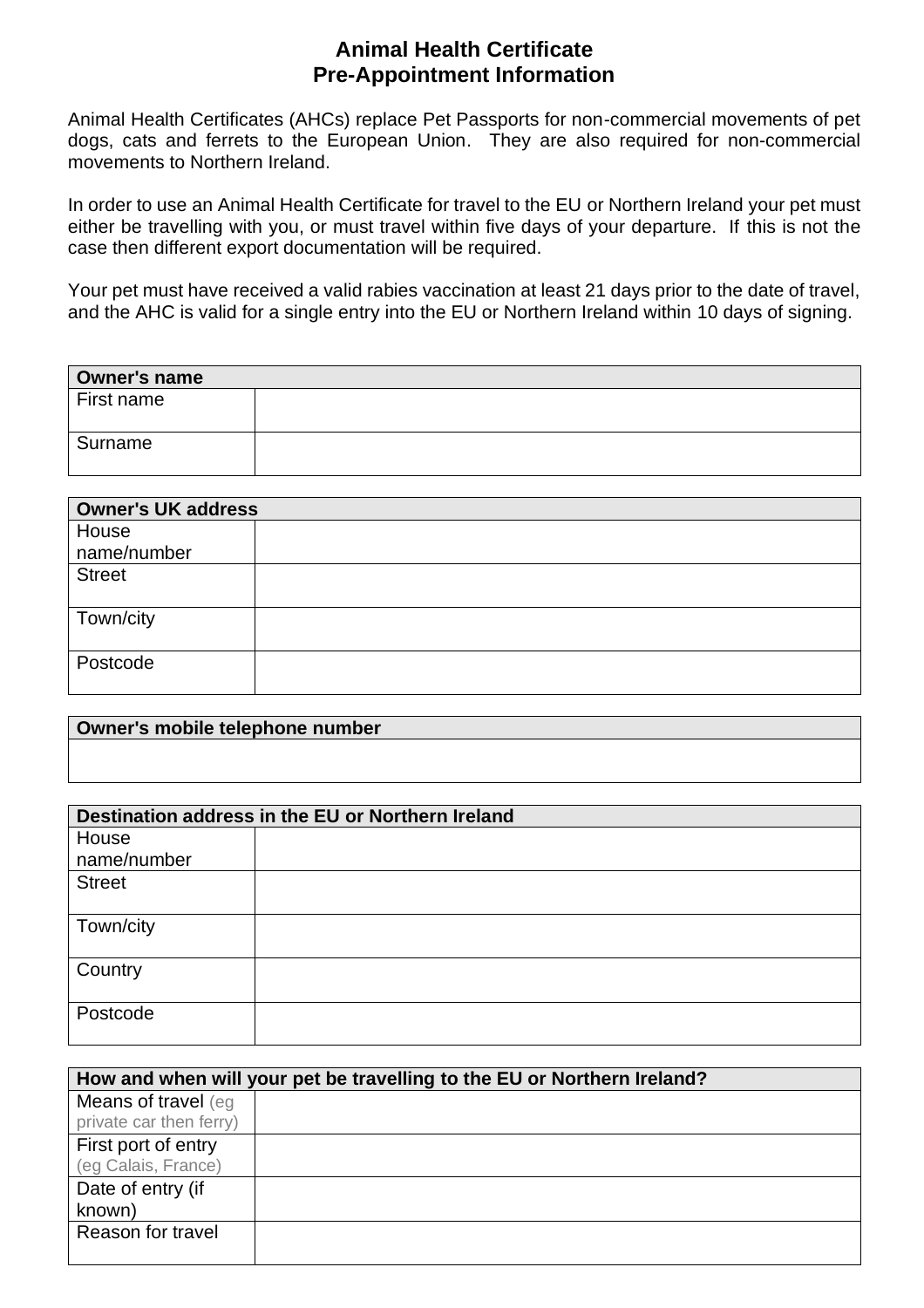| Details of pet(s) travelling (up to five pets may travel on one AHC) |                                   |               |              |                  |                               |
|----------------------------------------------------------------------|-----------------------------------|---------------|--------------|------------------|-------------------------------|
| <b>Species</b><br>(dog/cat/<br>ferret)                               | <b>Sex</b><br>$(M \text{ or } F)$ | <b>Colour</b> | <b>Breed</b> | Microchip number | Date of birth<br>(dd/mm/yyyy) |
|                                                                      |                                   |               |              |                  |                               |
|                                                                      |                                   |               |              |                  |                               |
|                                                                      |                                   |               |              |                  |                               |
|                                                                      |                                   |               |              |                  |                               |
|                                                                      |                                   |               |              |                  |                               |

| Who will be travelling with your pet?<br>Please tick one of the following three options and provide details if appropriate                 |  |  |
|--------------------------------------------------------------------------------------------------------------------------------------------|--|--|
| 1. The owner (named above) will travel with the pet.                                                                                       |  |  |
| 2. A person the owner has authorised in writing will travel with the pet. The pet<br>will travel within five days of the owner travelling. |  |  |
| Name of authorised person:                                                                                                                 |  |  |
| Address of authorised person:                                                                                                              |  |  |
| Phone number of authorised person:                                                                                                         |  |  |
| 3. A designated carrier contracted by the owner will travel with the pet. The pet<br>will travel within five days of the owner travelling. |  |  |
| Name of carrier:                                                                                                                           |  |  |
| Address of carrier:                                                                                                                        |  |  |
| Phone number of carrier:                                                                                                                   |  |  |

| Who will attend the appointment at Travel Vet?                                  |  |  |  |
|---------------------------------------------------------------------------------|--|--|--|
| Please tick one of the following two options and provide details if appropriate |  |  |  |
| 1. The owner (named above)                                                      |  |  |  |
|                                                                                 |  |  |  |
| 2. Another person                                                               |  |  |  |
| Name of person:                                                                 |  |  |  |
| Relationship to owner:                                                          |  |  |  |
|                                                                                 |  |  |  |